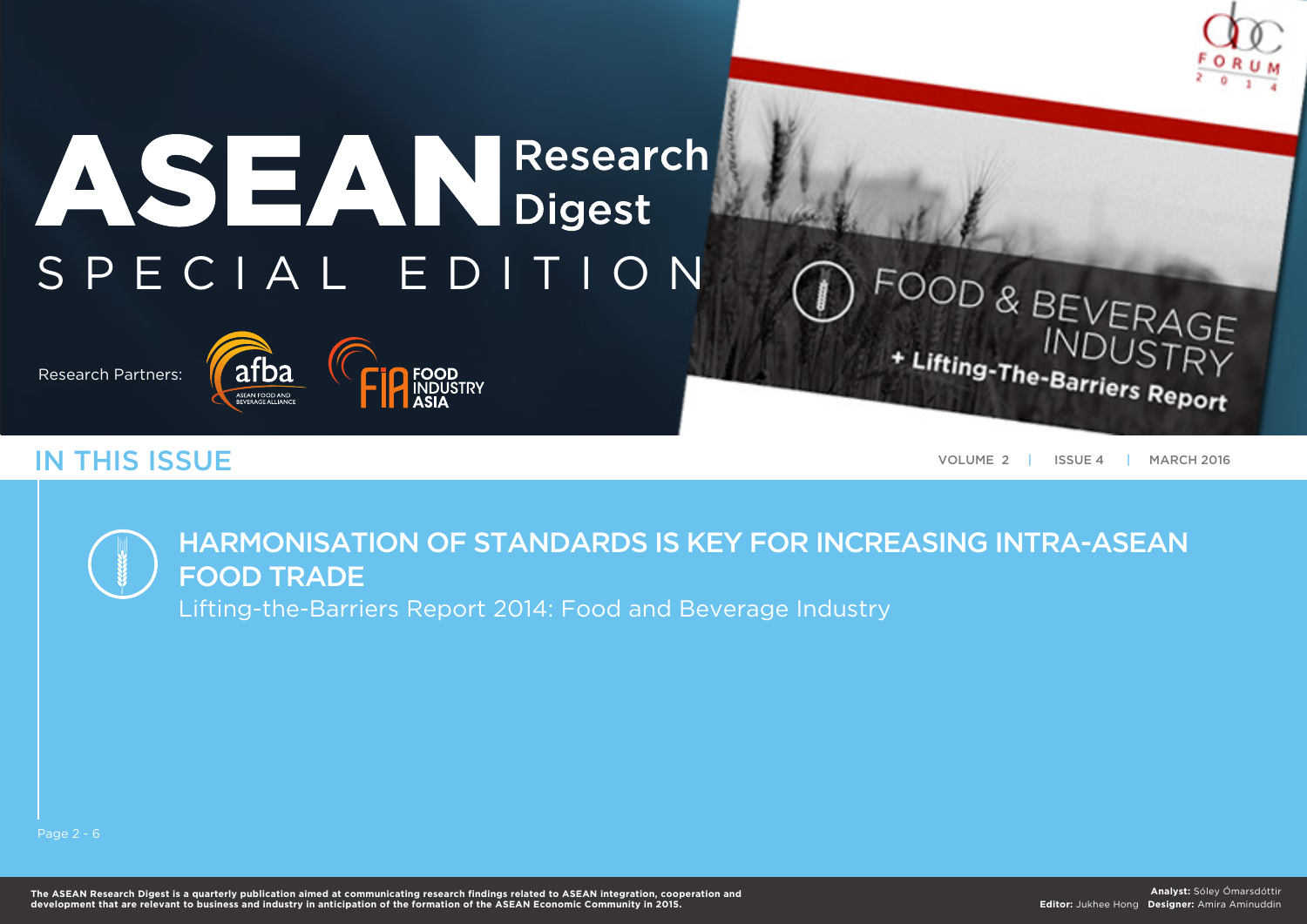## ASEAN Research Digest





#### **Research objectives:**

The CIMB ASEAN Research Institute (CARI) in collaboration with the ASEAN Business Club (ABC) launched the Lifting-The-Barriers Initiative (LTBI) in 2013 as an integrated year long research platform involving core research as well as stakeholder engagement.

The objective was to adopt a vertical approach by means of identifying bottlenecks and barriers hindering free trade of prioritised sectors in the context of the ASEAN Economic Community (AEC).

The LTB Initiative 2014 targets six identified sectors which have pressing relevance to the business landscape in ASEAN and will play a major role in the successful formation of the AEC. The six sectors were Retail, Legal & Tax, Food & Beverages, Financial Services & Capital Markets, Minerals, Oil & Gas and Automotive & Manufacturing.

Two leading **ASEAN corporations** were selected to champion each sector, providing the direction and experiential insight into their industry. The input from these champions, or chair organisations, were key to understanding the issues faced by industry stakeholders and to develop the recommendations as part of the discourse.

CARI's Research Working Committee and its Strategic Advisors also worked closely with each of the six nominated Research Partners in producing these reports.

The Research Partners were either top management consulting firms or academic institutions who provided the technical knowledge and quantitative analysis required.

## **OVERVIEW Research structure methodology**

**The Lifting-The-Barriers Inititive (LTBI) is divided into four phases.**

#### **Phase I**

#### PRELIMINARY RESEARCH

Core research and compilation of qualitative and quantitative input from targeted sectors.



#### **Phase III**

#### LTB Reports

The final outcome, a set of white papers, for ASEAN policy makers and community to effect real changes in the region.

#### **Phase IV**

#### Findings Socialisation

The findings from the LTB reports will be prioritised and presented to various stakeholders including policymakers.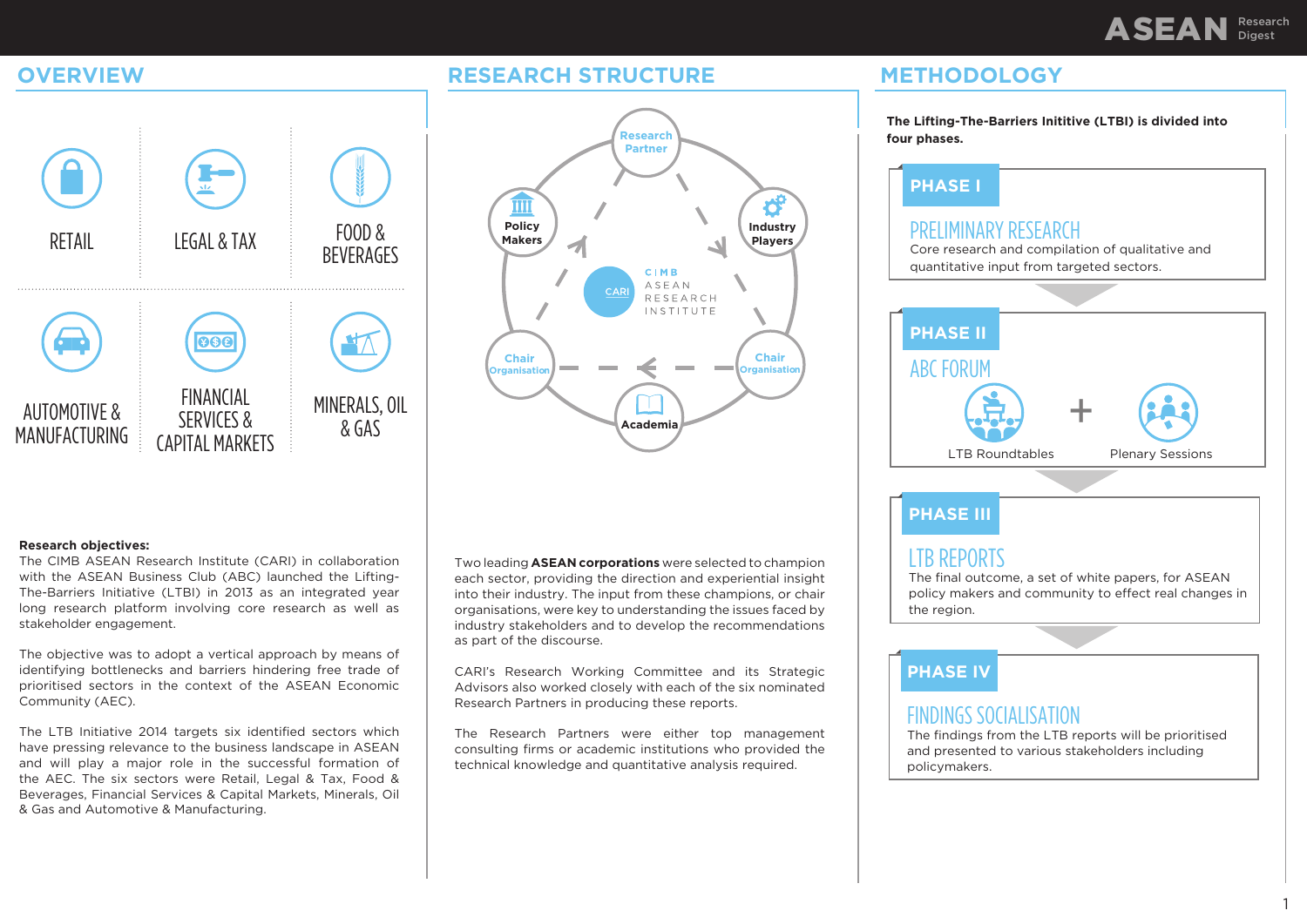## ASEAN Research Harmon isation of standards is key for increasing intra-ASEAN food trade

Title of Study: Lifting the Barriers Report: Food and Beverage Industry By: The ASEAN Food and Beverage Alliance (AFBA) and Food Industry Asia (FIA) Published by: CARI, September 2014



#### $\overline{\overline{\mathbf{m}}}$ **BACKGROUND**

#### **Research objective:**

To explore the trade and production barriers facing the ASEAN food and beverage industry and to suggest possible solutions to those barriers.

- Non-tariff barriers (NTBs) have been identified as increasingly replacing tariffs as protective measures. For the food and beverage industry, the differences between the regulatory requirements of individual ASEAN Member States (AMS) are among those that have the greatest impact on trade.
- ASEAN selected the agri-food sector as one of the priority sectors  $\bullet$ for ASEAN integration, and it has identified that harmonisation of standards and regulation is key to help the sector realise its potential.

#### **The Economic Importance of Food Trade**

- The majority of ASEAN members rely heavily on the agri-food sector for economic growth, trade and investment.
	- ▶ The agri-food sector is the largest employment sector in ASEAN, with about 38% of ASEAN's 620 million people - or 235 million involved in the sector, which includes forestry and fisheries.
- The value of ASEAN agri-food exports has increased rapidly in the past few years, from US\$38.2 billion in 2008 to US\$53.25 billion in 2011. In 2012, the value decreased to US\$49.9 billion.

| <b>ASEAN exports</b><br>agri-food sector | Unit/Scale                 | 2008   | 2009   | 2010   | 2011   |
|------------------------------------------|----------------------------|--------|--------|--------|--------|
| Intra-ASEAN                              | Value (US\$ Million)       | 4.405  | 3.566  | 5.518  | 8.138  |
|                                          | Share to total exports (%) | 1.8    | 1.8    | 2.1    | 2.5    |
| Extra-ASEAN                              | Value (US\$ Million)       | 38.232 | 29.554 | 38.971 | 53.249 |
|                                          | Share to total exports (%) | 3.9    | 3.6    | 3.6    | 4.3    |

Source: ASEAN Trade Statistics Database

- ASEAN exports of food products is however only a small part of ASEAN's total exports:
	- In 2012, intra-ASEAN agri-food exports were only about 2.2%  $\mathbf{b}$ of total exports and extra-ASEAN agri-food exports were only about 4.0% of the region's total exports.
- Free flow of agri-food products within ASEAN is necessary as a majority of AMS rely on the sector for growth, trade, investment and employment. ASEAN can only gain from accelerating efforts to achieve harmonisation of standards:
	- Rising wealth means greater consumer demand: As poverty in ASEAN has decreased ¥. substantially and the middle-income population is expanding, demand for more variety and more nutritious food will increase, which will require greater flow of goods across the region.
	- Untapped potential for intra-ASEAN trade in agri-food: There is enormous potential for intra-ASEAN trade in agri-food products if ASEAN harmonises standards and eliminates the most significant technical barriers.

#### **Achievements in ASEAN Harmonisation**

ASEAN has already achieved number of its targets:

- 1. The ASEAN Common Food Control Requirements (ACFR) provides a national food control system to assure the safety and quality of food. It takes into consideration the WTO's Sanitary and Phytosanitary (SPS) and Technical Barriers to Trade (TBTs) Agreements.
- 2. The ASEAN Common Principles of Food Control System (ACPFCS) provide a common

set of guiding principles for the establishment of food control systems in AMS, taking into account the WTO's SPS and TBT Agreements.

- 3. The ASEAN Food Reference Laboratory (AFRLs) is a centre for information, advice and technical training on food analysis and testing to all ASEAN labs.
- 4. The ASEAN Food Testing Laboratories Committee (AFTLC) monitors and coordinate the food testing activities in ASEAN. It also developed the procedures for the establishment

and terms of reference of the AFRLs.

5. The ASEAN Prepared Foodstuffs Product Working Group (PFPWG) will be developing the

ASEAN Guidelines for Food Reference Laboratories.

- 6. ASEAN has developed guidelines in the following areas:
	- a) ASEAN Audit and Certification of Food Hygiene and Hazard Analysis and Critical Control Points (HACCP).
	- b) ASEAN Principles and Guidelines for Harmonisation of Food Import-Export Inspection and Certification System.
	- c) ASEAN Principles and Requirements for Food Hygiene
	- d) ASEAN Common Principles and Requirements for the Labelling of Pre-packaged Food
	- e) ASEAN Common Requirements for Food Control Systems.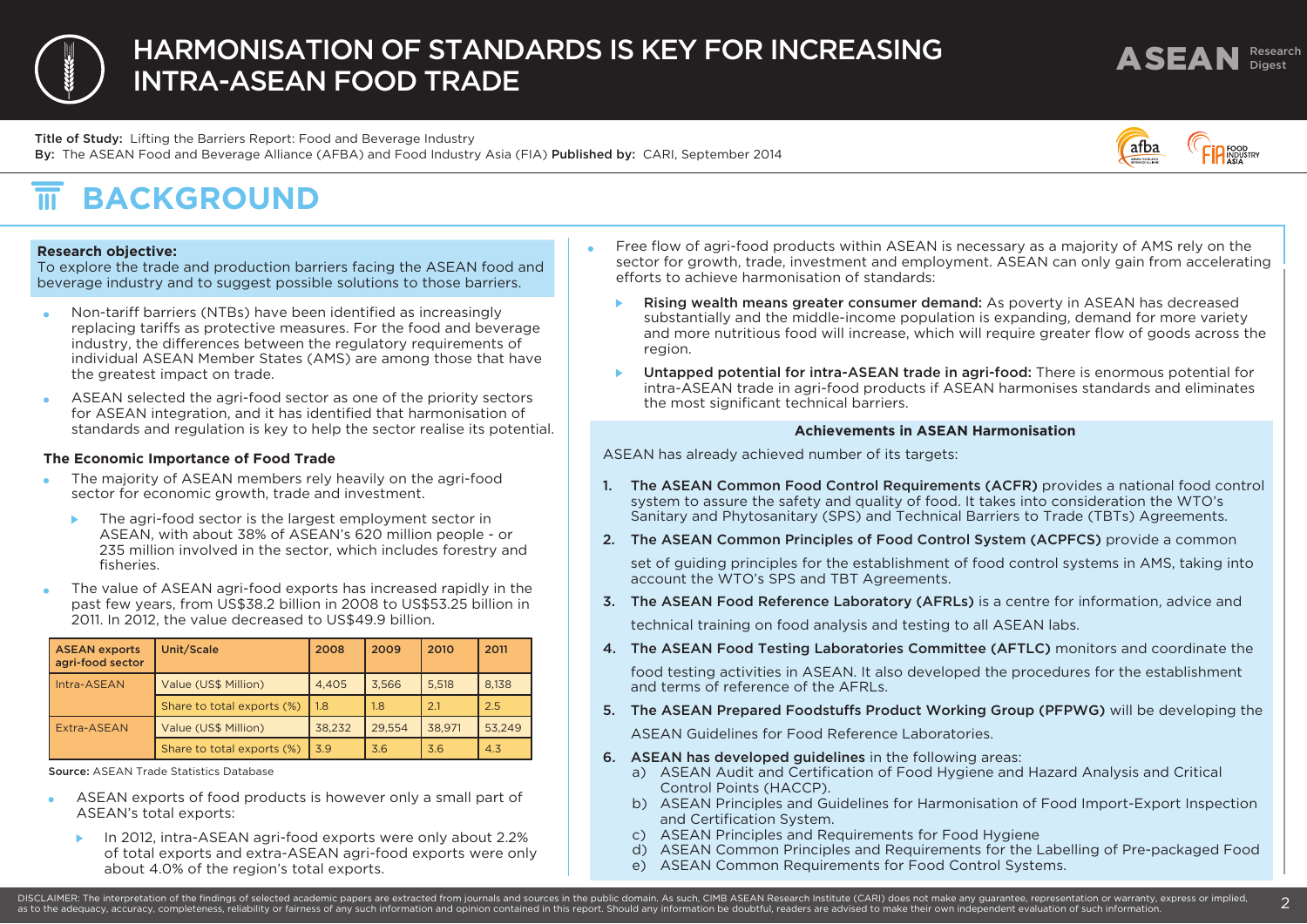

## $\bigcap$  HARMONISATION OF STANDARDS IS KEY FOR INCREASING intra-ASEAN food trade



# **KEY FINDINGS**

### **Technical Barriers to Trade (TBTs)**

- Despite the mentioned achievements, significant challenges remain in the food and beverage sector, as different national rules and regulations between ASEAN members create technical barriers to trade (TBTs), which are a major impediment for the expansion of regional and global food trade.
- Technical barriers to trade can:
	- create complexities and delays,
	- increase costs and business risks,
	- compromise food security and safety,
	- limit the opportunities for SMEs,
	- limit the development of regional trade,
	- decrease the region's global competitiveness.
- Harmonising food regulations and standards would spur intra-ASEAN trade by removing or reducing trade restrictions and cost and increase the availability of safe, nutritious and competitively priced food for ASEAN consumers.

#### **TBT and SPS Notifications submitted by ASEAN countries since 1995**



#### **Main challenges in the food sector**

 The ASEAN Food and Beverage Alliance (AFBA) ran an industry survey to identify the most significant barriers to food trade within ASEAN faced by the industry. The results established five priority areas for harmonisation:

#### **Priority areas for harmonisation**

#### **1. Nutrition labelling**

#### **2. Pre-market product registration**

**3. Authorisation of food ingredients, additives and flavours**

#### **4. Import/Export certification**

#### **5. Contaminant limits and analytical methods**

#### **1. Nutrition labelling**

- There are significant variations in terms of product categories and the underlying criteria. Some of the common challenges include:
	- variances in mandatory and voluntary labelling requirements,
	- different minimum and maximum limits for vitamins and minerals,
	- variances in tolerance levels,
	- and variances in Nutrition Reference Values (NRVs) used for packaging claims and Nutrition Information Panel (NIP) formats.
- These differences decreases regional competitiveness as the industry has to withstand the costs for redeveloping products and/or packaging.
- The graph below shows an example where three AMS declare the minimum value of micronutrients while the rest of ASEAN declares the average value of analysis data for the same product recipe.

#### **Declared value of a content claim (micronutrient)**



DISCLAIMER: The interpretation of the findings of selected academic papers are extracted from iournals and sources in the public domain. As such, CIMB ASEAN Research Institute (CARI) does not make any quarantee, representa DISCLAIMER: The interpretation of the findings of selected academic papers are extracted from journals and sources in the public domain. As such, CIMB ASEAN Research Institute (CARI) does not make any guarantee, representa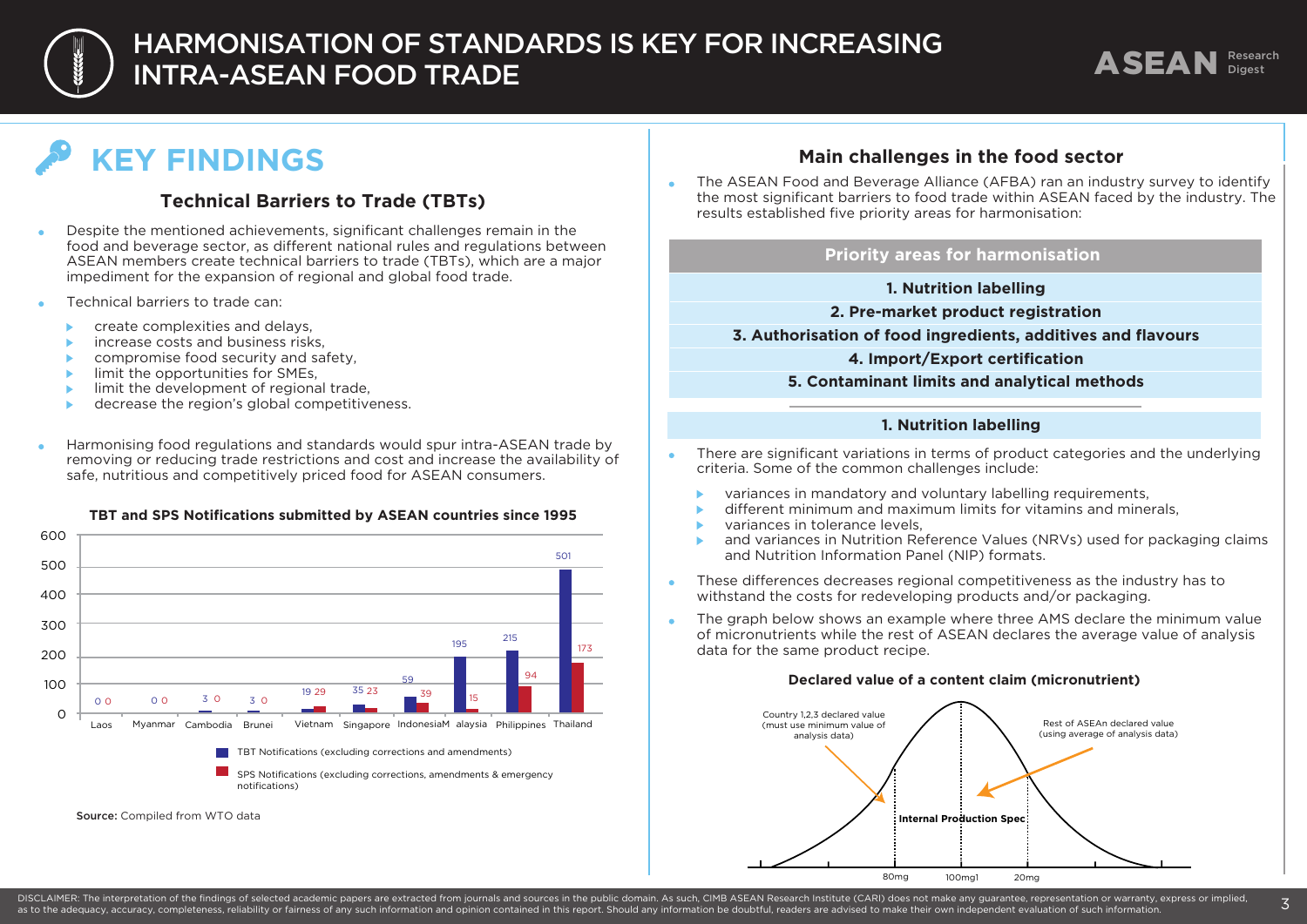

#### **2. Pre-market product registration**

- Some AMS require product registration before a product can be marketed, which can be either pre-market registration or post-market notification.
- Pre-marketing registration requires a government assessment and approval of food composition and package labelling of finished products to ensure products comply with food safety and regulatory requirements before products are permitted for retail sale.

#### **Example of different registration time frames for a new food additive authorisation in a selection of ASEAN countries**

timing for new additive



Pre-marketing registrations significantly delays the arrival of products to the market, and thereby hinders an efficient supply chain.

SMEs in particular have limited resources to invest in multiple registration  $\mathbf{b}$ processes or finance extended delays

#### **3. Authorisation of food ingredients, additives and flavours**

- There is no standard approval process enabling an ingredient authorised in one AMS to be marketed in another AMS, which impact regional competitiveness because of excessive delays and additional costs.
- Some of the common challenges include extended delays, inefficiencies, reluctance to invest in R&D, and lack of competitiveness in global markets, caused by:
	- multiple authorisation procedures and overlapping responsibilities,
	- variances in registration timeframes,
	- differences in compositional standards requirements,
	- no mechanism to adopt authoritative work of Codex and the Joint FAO/ WHO Expert Committee on Food Additives (JECFA).

#### **4. Import/Export certification**

- Import/export certification is largely managed by customs authorities, with requirements to assess food safety being considered under quarantine requirements for animal and plant health, as well as compliance with food standards.
- The Codex Committee on Food Import and Export Inspection and Certifications Systems (CCFICS) has developed principles and guidelines related to food import and export inspection and certification systems to harmonise methods and procedures between trading partners.
	- The ASEAN PFPWG has taken this into consideration when developing ASEAN quidelines.
- ASEAN companies that import and export food products across the region are  $\ddot{\phantom{a}}$ required to complete inspection and certification requirements for each market in which product is traded.
- Quarantine and safety requirements vary between AMS, adding additional cost  $\bullet$ and time for industry agents and hindering the region's overall competitiveness in the global arena.

#### **Example of the duplicating process and timeframe when submitting food flavour applications for use in multiple ASEAN markets**

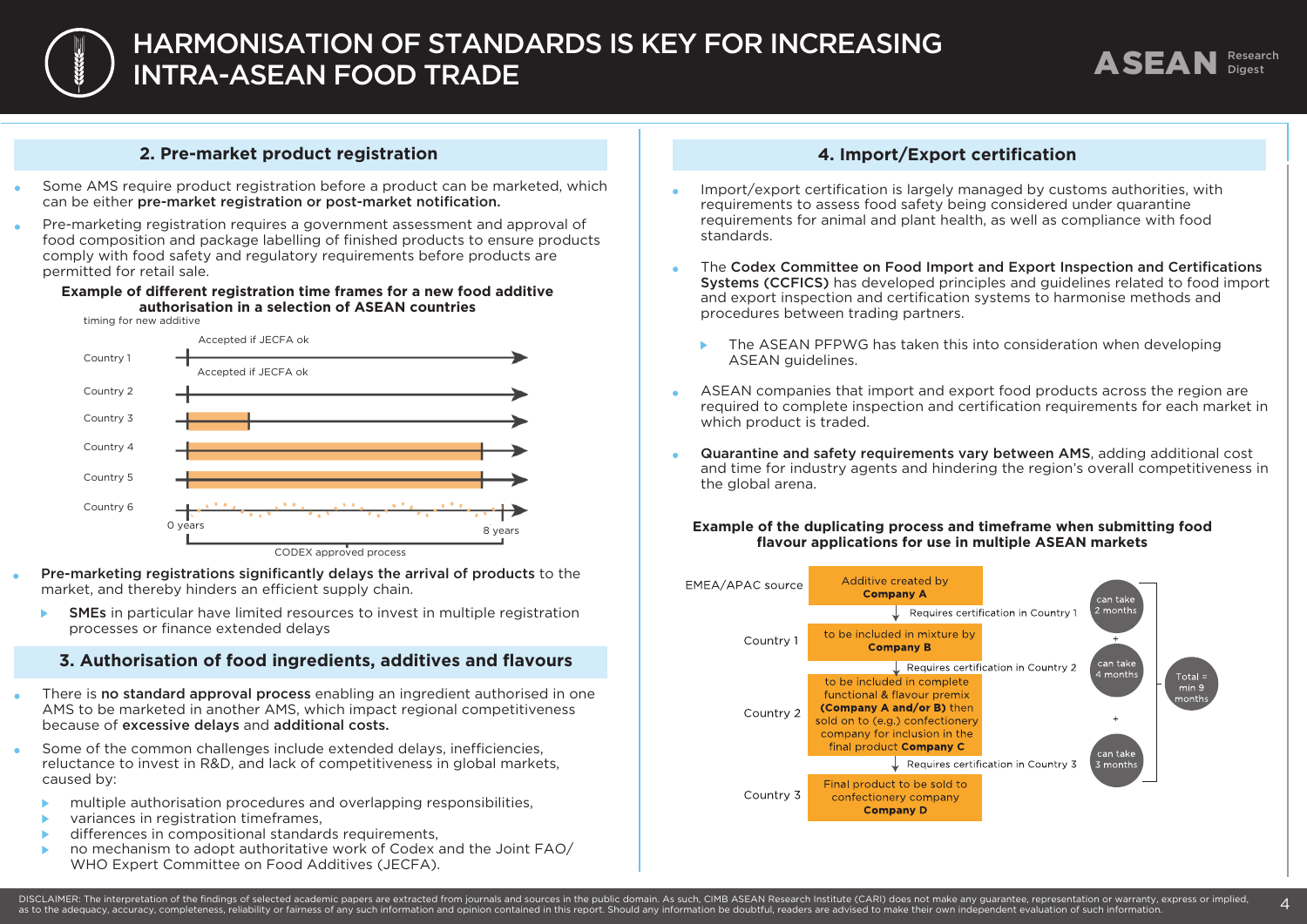

#### **5. Contaminant limits and analytical methods**

- There are no uniform maximum levels for contaminants amongst AMS. Some common challenges include:
	- variances in limits for heavy metals  $\mathbf{h}$
	- differing analytical methods ь
	- delays in procurement and flow of supply chain ь
	- variances between AMS and international limits ь
- This lack of uniformity creates major constraints for companies in the region and adversely impacts cross-border trade, lowering ASEAN's competitiveness.
- Below is firstly an example of variances in limits for heavy metals and secondly  $\bullet$ an example of variances in limits between AMS and international markets.









 Codex has already set a standard for contaminants in food products. Harmonisation in ASEAN by adopting these standards would reduce costs and increase regional trade.

### **Main recommendations for the food sector**

 The authors of the report suggested three main recommendations to address the aforementioned challenges.

#### **Main Recommendations**

- **1. Mutual Recognition Agreements**
	- **2. Public-Private Partnerships**
	- **3. Institutions and Regulations**

#### **1. Mutual Recognition Agreements**

- Mutual Recognition Agreements (MRAs) should be used as a first step towards removing regulatory and technical barriers, as MRAs are an effective and 'lower-cost' model, which is useful when the difficulty of negotiating harmonised standards is likely to be high.
- While ASEAN has adopted a number of international standards in alignment  $\bullet$ with the WTO/TBT obligations, it is still hindered by the lack of progress in those areas that are directly and indirectly related to technical barriers, including:
	- licensing and registration,
	- harmonisation of product standards,
	- customs procedures. ь
- ASEAN should consider the use of Mutual Recognition Agreements (MRAs)  $\bullet$ already in place in the other priority integration sectors in addressing technical barriers in the food sector, such as:
	- the Electrical/Electronic sector MRA recognising certifiers
	- the Cosmetic regulatory Scheme MRA recognising product registration
	- the MRA for Manufacturers of Medicinal Plants GMP certificates and/or inspection reports.
- The ASEAN Consultative Committee on Standards and Quality (ACCSQ) is working towards harmonising national standards and implementing MRAs on conformity assessment to achieve its goal of "One Standard, One Test, Accepted Everywhere".
- The PFPWG had proposed that an MRA be used for inspection and compliance assessment but more is needed, including an MRA on standards, additives and contaminants, and an MRA on labelling.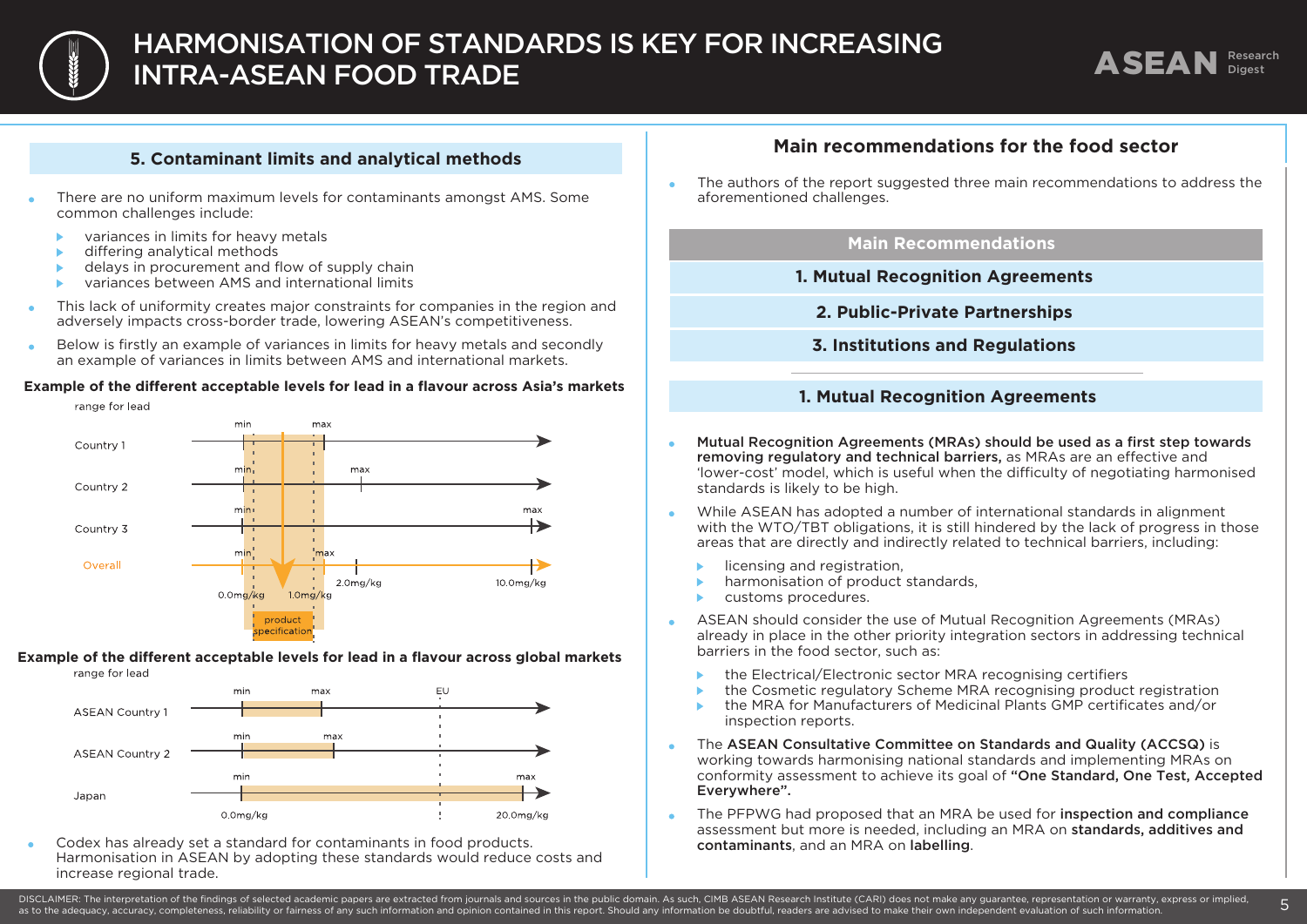



#### **Main recommendations for the food sector**

#### **2. Public-Private Partnerships**

- ASEAN should focus on establishing Public-Private Partnerships to harness the benefits of industry consultation.
- The following could be considered as a pathway for MRAs in collaboration with the industry:
	- supporting application of MRAs to food standards,
	- reviewing 'best practice' application of MRAs,
	- supportive industry environment to engage SME stakeholders on application,
	- transition arrangements and realistic timelines, which minimise cost impact,
	- developing an implementation plan with industry to support  $\blacktriangleright$  . SME competitiveness.
- ASEAN could make more attempts to promote industry  $\bullet$ participation and involvement, especially in terms of engaging them more on NTB/TBT matters as they are stakeholders directly affected by these barriers.
- Allowing industry stakeholders to observe and participate  $\bullet$ at ASEAN technical level meetings, as in the cosmetic and pharmaceutical sectors, ASEAN could tap into industry's knowledge and expertise.

#### **3. Institutions and Regulations**

- ASEAN should strengthen its institutions and improve its regulatory practice
- At the structural level, the ASEAN Secretariat can take the role of the coordinator of measures and communication among the member states in the harmonisation process.
- $\Delta$ In terms of efficiency and practicality, it could potentially be a good conduit for addressing issues between the public sector and the private sector.
- Multi-Sectoral Taskforces: In addition to working with existing working groups, ASEAN may also want to explore the option of creating a multi-sectoral taskforce that brings together the senior officials/experts of all the relevant ministries, thus making it more efficient and practical to address cross-cutting issues in the agri-food sector.
	- ▶ The concept of a multi-sectoral taskforce can be modelled on the ASEAN Coordinating Committee on Connectivity (ACCC) which brings together transport, energy, trade, tourism, finance, social and cultural and other areas.
- Good Regulatory Practice: With the establishment of the ASEAN Economic Community (AEC), the region should shape regulatory standards and frameworks that meet international benchmarks of Good Regulatory Practice (GRP).
	- ▶ The use of GRP ensures that national regulation only has a negative impact on ASEAN integration where it is absolutely essential.
- ASEAN should consider the promotion of the core principles of GRP to its member states when designing and implementing new legislation, and to urge them to consider the impacts on intraregional trade arising from unilateral decisions concerning national food laws.